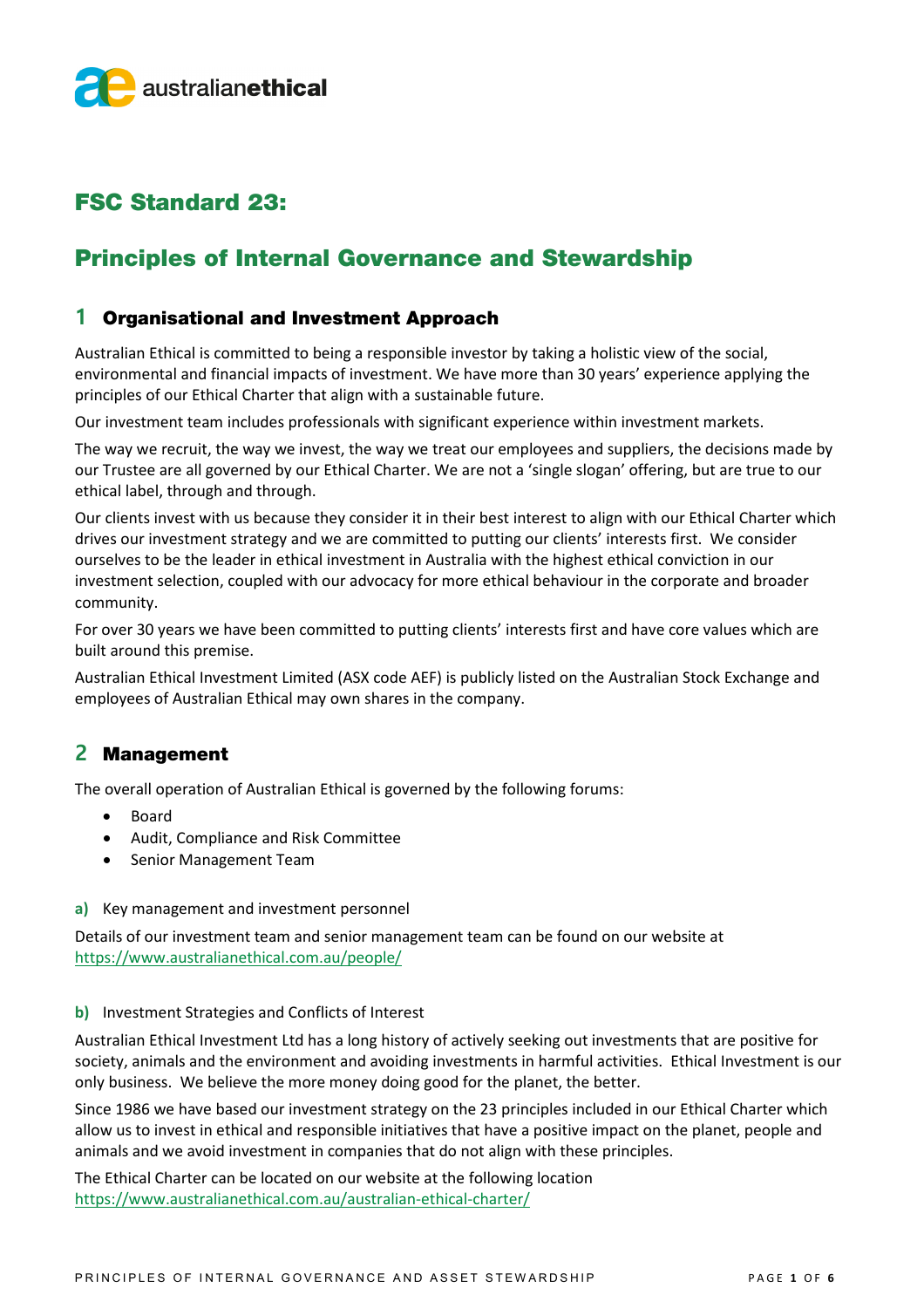

We have a Conflicts Management Framework which documents the policy and procedures in place for identifying, managing, monitoring and reporting situations giving rise to actual, potential and perceived conflicts of duty and interest for Australian Ethical and for its Directors and employees. This ensures that conflicts of interest are managed honestly, transparently and fairly in accordance with the highest ethical standards.

## **3** Internal Governance

#### **a)** Ethical conduct and professional practices

We make every effort to maintain our well established reputation as one of Australia's most highly regarded ethical investment companies. Ethics and compliance are embedded in our operations and compliance with regulations and policies rests with every employee. All employees are required by policies to adhere to the highest standard of integrity and fair dealing. Failure to comply with the law, internal policies, the values, code of conduct or failure to co-operate with an internal investigation may result in corrective action and may include immediate dismissal.

#### **b)** Personal trading

The Australian Ethical Group Share Trading Policy applies to all directors, employees (whether permanent or temporary) and contractors and outlines the standards which apply to trading in any securities, including trading in Australian Ethical's shares that are listed on the Stock Exchange.

Key elements of the Share Trading Policy are:

- All employees must seek the permission of the Chief Investment Officer prior to conducting personal trading (the Chief Investment Officer must seek permission from the Managing Director) in Securities as defined in the Share Trading Policy.
- For trading in Australian Ethical's own shares permission must be sought from the Managing Director (the Managing Director must seek permission from the Chairman).
- Risk and Compliance perform post trade monitoring of employee trades
- Employees are required to provide Risk and Compliance with a register of holdings and trades conducted, each quarter.
- Employees are always required to place the interests of clients before their own personal interests and to avoid any conflict of interest or appearance of conflict with the activities of Australian Ethical.
- **c)** Management of conflicts of interest to ensure clients' interests take priority (including gifts and entertainment)

We have a Conflicts Management Framework which documents the policy and procedures in place for identifying, managing, monitoring and reporting situations giving rise to actual, potential and perceived conflicts of duty and interest for Australian Ethical and for its Directors and employees. This ensures that conflicts of interest are managed honestly, transparently and fairly in accordance with the highest ethical standards.

The Conflicts Management Framework includes materiality thresholds for the receipt of gifts from those doing business, or intending to do business, with Australian Ethical which may give rise to a real or apparent conflict of interest. The Group Register of Relevant Interests captures all relevant interests which have been identified, and rates each interest as either material or non-material based on the Board's opinion of the capacity of the interest to impact the ability of the Group, or a Responsible Person or employee of the Group, to act in a manner that is consistent with the best interests of beneficiaries, investors and shareholders.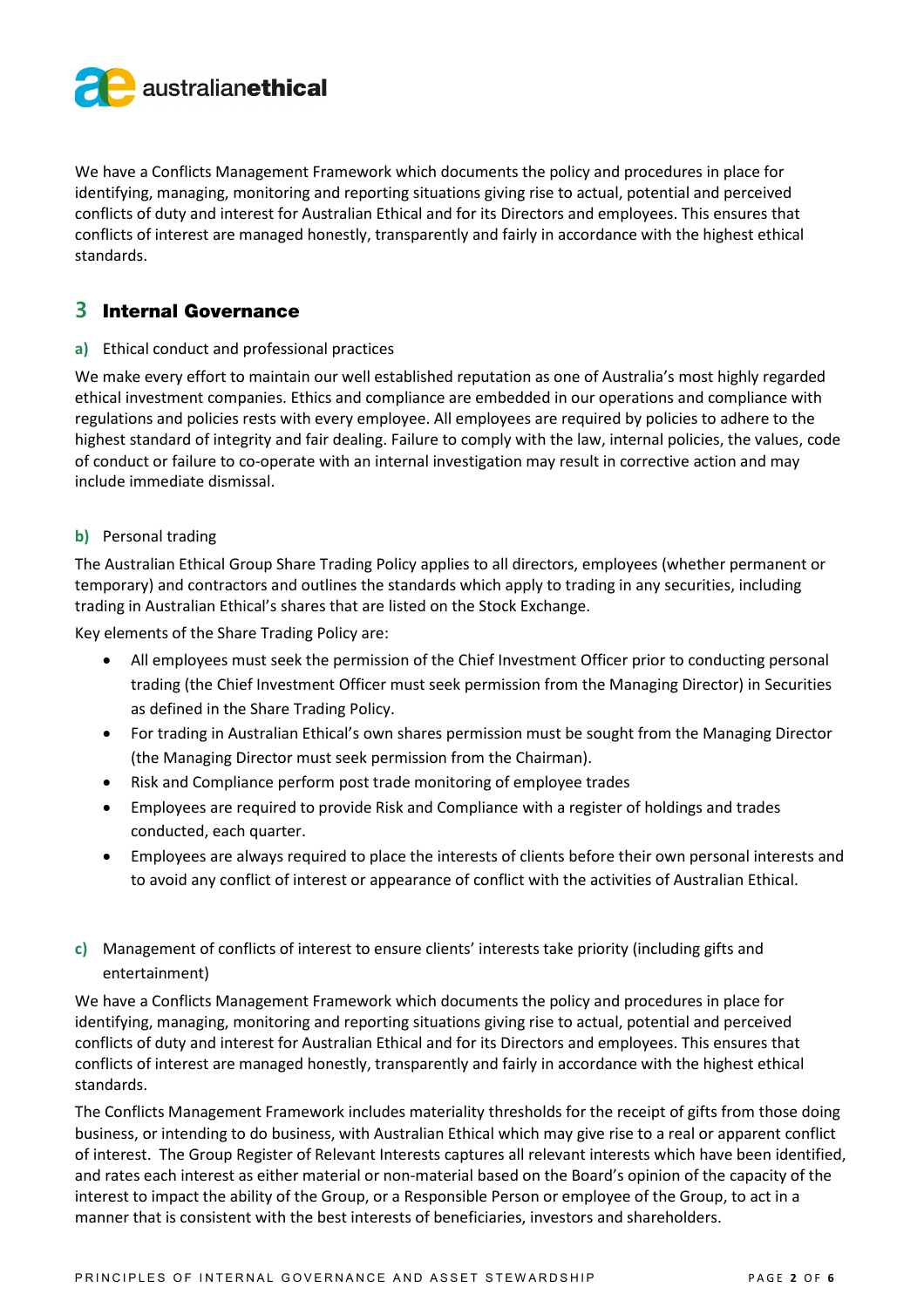

This Register can be located on our website at the following location https://www.australianethical.com.au/shareholders/corporate-governance/

#### **d)** Risk management and compliance

Australian Ethical recognises that risk management is an integral part of good management practice and is integrated into the Australian Ethical philosophy, practices and business planning processes. A risk aware culture and operation within Australian Ethical's risk appetite and tolerances is promoted throughout the organisation through regular communications from management.

The objective of the risk management framework is to provide greater certainty for Australian Ethical and key stakeholders that objectives will be met by identifying and managing the risks that may hinder Australian Ethical and its key stakeholders (which includes investor and clients) from achieving them.

The Risk Management Framework includes the following risk categories: compliance, financial, fraud, governance and decision making, insurance, investment, liquidity, operational, outsourcing, people and strategic and external.

Australian Ethical's Senior Management Team, which includes the Managing Director, Chief Risk Officer and other senior executives, is responsible for fostering and enhancing development of risk culture within Australian Ethical, monitoring risks/ treatments, reporting breaches and reviewing of the risk register.

Training of employees in risk awareness, risk management and the role that they play is an important aspect of developing a culture where risk is actively managed.

#### **e)** Error correction policy

Australian Ethical's Incident Management Policy defines an incident as any act or omission that results in an expected outcome not being achieved. All incidents are recorded in the Incident Register, including investment errors. Each business unit is required to lodge an incident report, which includes details of the incident, any corrective action required, a calculation of any compensation payable (where applicable) and proposed changes to controls and procedures. Compensation calculations for material errors are reviewed and authorised by the Managing Director. The number and categories of incidents, including those that were reported to a regulator, are reported to the Senior Management Team, Audit, Risk and Compliance Committee and Board on a quarterly basis.

#### **f)** Brokerage and commissions

Australian Ethical does not permit the use of equity trading commissions (also known as soft dollar arrangements) to purchase goods and services. Australian Ethical pays for standard full service brokerage for the execution of transactions with the executing broker. Full service brokerage may include research from the executing broker.

#### **g)** Equitable asset valuation and pricing

Australian Ethical's general approach to valuations includes valuing assets in accordance with accounting standards and best practice principles, which currently is to value assets at fair value.

Unit prices are struck in accordance with the Unit Pricing Policy. Security prices are obtained, where possible, from widely used price feeds from independent security pricing services, and are based on market price where the security is traded on a properly regulated or directly from the asset manager for alternative and property assets.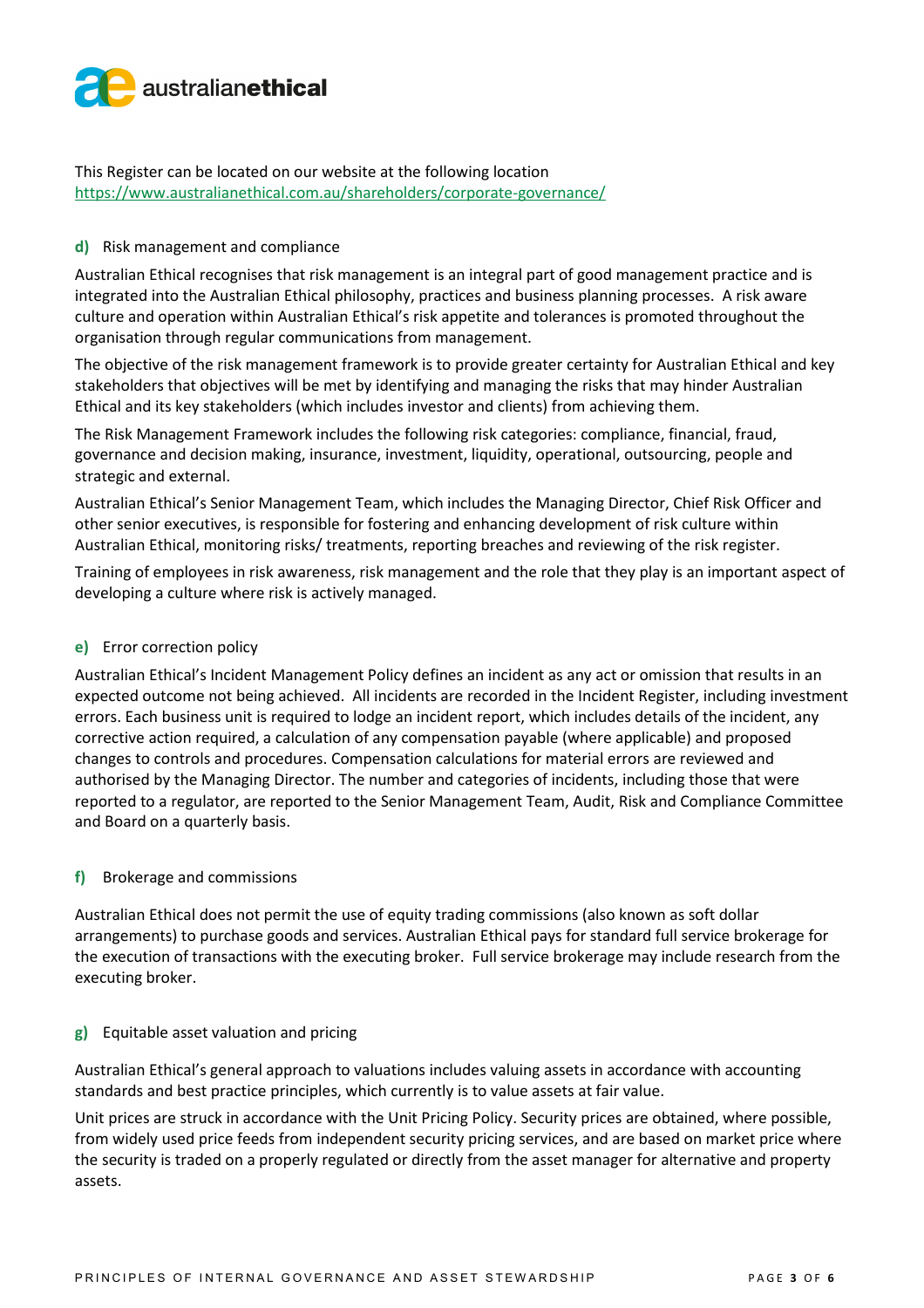

The Asset Valuation Policy outlines the process to be undertaken where an independent security price is not available. The Chief Financial Officer will determine the action to be taken in these circumstances in accordance with Asset Valuation Policy.

#### **h)** Best execution and trade allocation

Australian Ethical has a Best Execution Policy and a Trade Allocation Policy that outline the principles to be followed for best execution and of trade allocation.

When determining best execution Australian Ethical will act in the best interests of investors by taking into account the following factors to the extent relevant:

- Price, including transaction costs
- Execution capability including speed of execution
- The counterparty's status and reputation
- The quality and efficiency of the settlement process post-execution
- Size and nature of the order; and
- Any other relevant considerations.

Each of these factors will not necessarily be given equal weighting in our evaluation of how to obtain the best possible result and we will determine the relative importance of each of these factors by reference to:

- The characteristics of the fund for whom the investment is to be made
- The characteristics and nature of the order
- The characteristics of the financial instruments that are the subject of the order; and
- The characteristics of the execution venue (regulated markets, third party brokers) to which the order can be directed.

When determining trade allocation Australian Ethical will apply the following principles:

- All proposed trades must be pre-allocated
- Actual allocation must follow the pre-trade allocation
- In the event that a trade is not fully allocated, actual allocation must follow a pro-rata based on the pre-trade allocation, unless the pre-trade allocation was unrealistic (relevant for IPO or deal allocations). In such cases, the actual allocation must follow a pro-rata based on actual holdings.
- No fund will receive preferential allocation treatment over another.

Where Australian Ethical invests in a collective investment vehicle managed by an external investment manager, we will assess the external investment manager's trade execution policy and procedures prior to investing.

#### **i)** Remuneration policy

Our remuneration structure is outlined in the Annual Report which can be found on our website at [https://www.australianethical.com.au/shareholders/annual-and-sustainability-reports](https://www.australianethical.com.au/shareholders/annual-and-sustainability-reports/)

#### **j)** Whistle-blower protection policy

Australian Ethical has a Whistleblowing Policy in place which can be found on our website at [https://www.australianethical.com.au/shareholders/corporate-governance/.](https://www.australianethical.com.au/shareholders/corporate-governance/)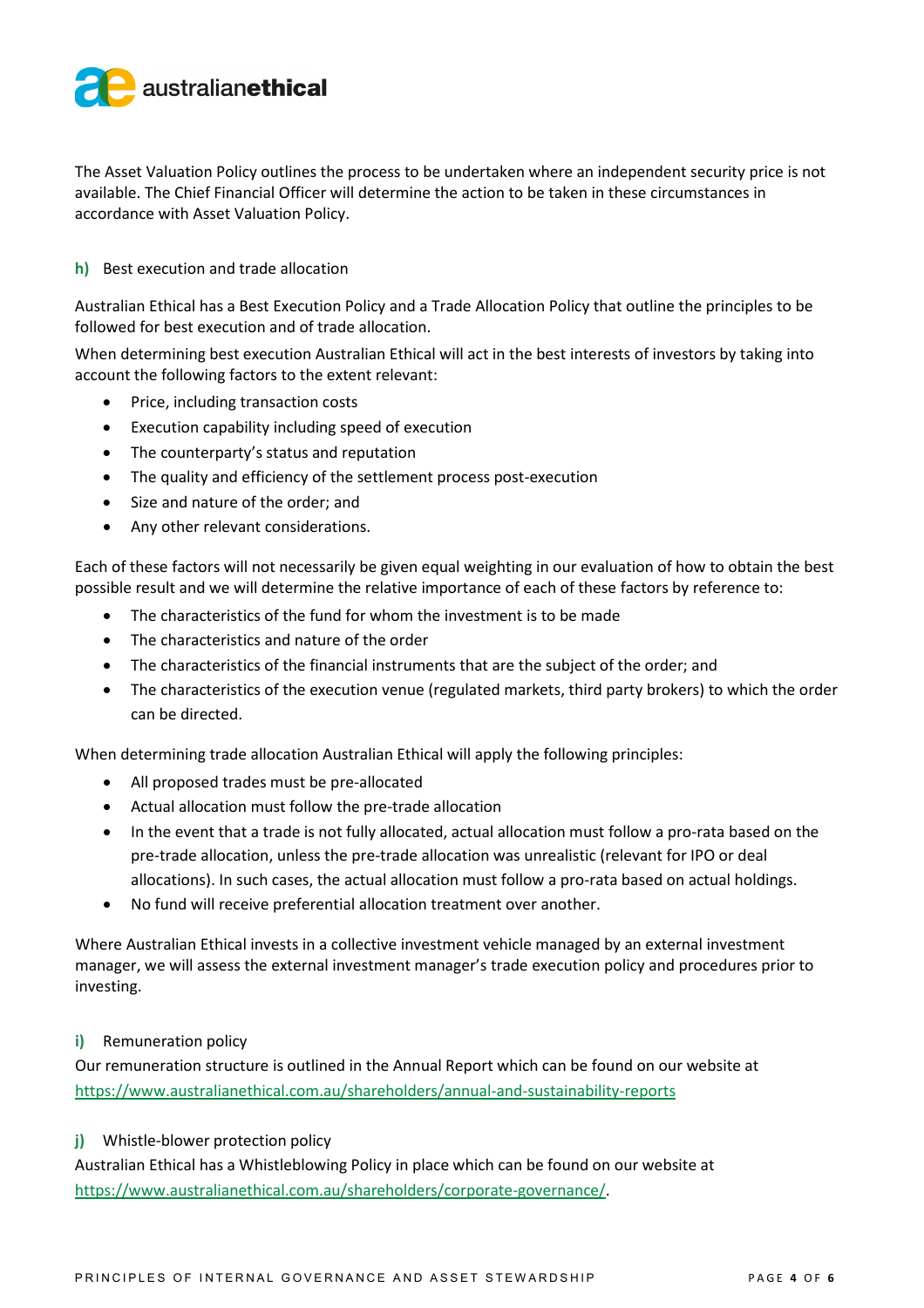

#### **k)** Training and development

Australian Ethical supports employees in their ongoing journey of learning and development through on-thejob training and coaching and attendance at external training courses and conferences. We encourage many training courses including those run by the Responsible Investment Association Australia (RIAA).

Employees need to have the requisite skills and knowledge to provide financial services under Australian Ethical's Australian Financial Services Licence. Employees are required to maintain training registers to record completed mandatory training hours.

#### **l)** Complaints and dispute resolution

Australian Ethical has a Complaints Handling Policy and Complaints Handling Procedure that outline the standards that apply to all complaints. .

A complaint is defined as an expression of dissatisfaction made to Australian Ethical, related to its products or services, or the complaints handling process itself, where a response or resolution is explicitly or implicitly expected.

The client services team aims to resolve complaints as soon as practically possible.

As required by our licence Australian Ethical has an internal dispute resolution system and is a member of an external dispute resolution service.

Details of how to lodge a complaint, including details of the external dispute resolution service, are available on our website at https://www.australianethical.com.au/lodge-a-complaint/

### **4** Asset stewardship

**a)** Monitoring of company performance on financial and non-financial matters

Our investment and ethics research team monitor companies we invest in on a regular basis to understand all aspects of their businesses operations (both financial and non-financial) and to ensure that they continue to meet the principles of our Ethical Charter.

Generally we seek to make use of publicly disclosed information. However, we may gain access to information that has not been publicly disclosed as a result of our engagement activities with investee companies. Where this is the case Australian Ethical records the company on the Restricted Trading List and no investment transactions for these companies can be executed while the company remains on the Restricted Trading List.

**b)** Engagement with company management and the board (where appropriate) and escalation of issues in instances where initial engagements have not been adequately responded to

Australian Ethical's investment and ethics team meets with companies we invest in on a regular basis. We may escalate any concerns raised to relevant company management or their board . Decisions to escalate are made on a case by case basis.

#### **c)** Environmental, Social and Governance factors

Environmental, Social and Governance (ESG) factors are included in our Ethical Charter. We have more than 30 years' experience applying the principles of our Ethical Charter to our investment strategy. Details of our Ethical Investment Policy can be found on our website at

<https://www.australianethical.com.au/shareholders/corporate-governance/>